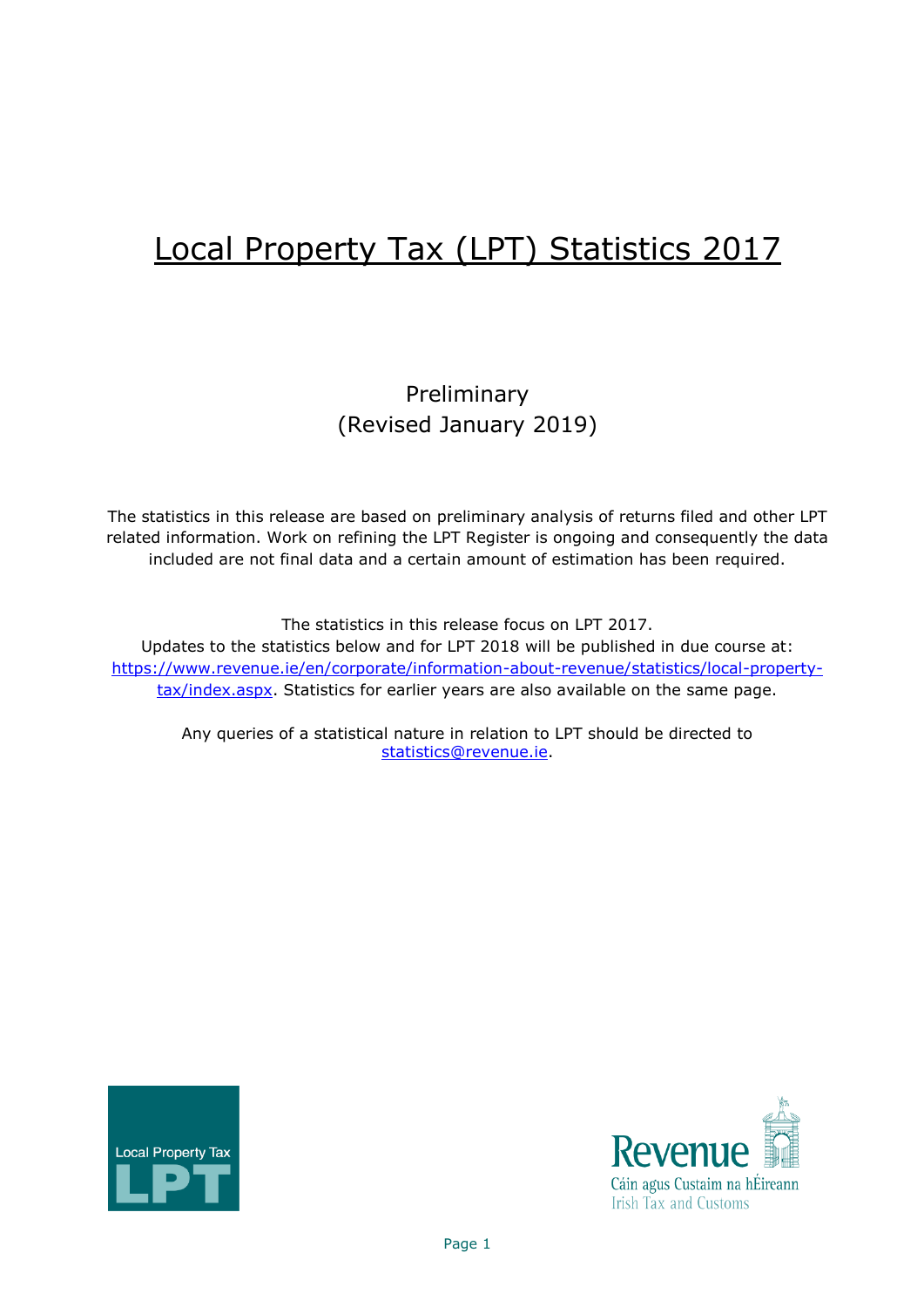#### **LPT Exchequer Receipts and Household Charge Payments made to Revenue**

LPT Exchequer Receipts in 2017 (at end December) were €477m.

Exchequer Receipts also include Household Charge (HHC) arrears. Revenue assumed responsibility for the collection of arrears of Household Charge (HHC) from 1 July 2013 and, by end 2017, €69m has been collected (including approximately €3m in 2017) and close to 380,000 additional properties HHC compliant since 2013.

### **2017 LPT Compliance Statistics**

The compliance rate for 2017 is currently at 97.5%\*, which is in line with previous years. The number of cases subject to compliance action by Revenue fluctuates as property owners opt to regularise their LPT affairs.

During 2017, more than 300,000 compliance letters issued, covering all LPT and HHC liabilities for years 2012 to 2017 inclusive. In the vast majority of these cases, property owners went on to comply fully with their LPT payment obligations, either on a phased basis or by way of a single payment.

However, a relatively small number of taxpayers chose to remain non-compliant, leaving Revenue with no alternative other than to deploy debt collection/enforcement measures or other sanctions, to secure payment.

In 2017, 755 cases were referred to the Sheriff/External Solicitors for collection. More than 12,930 tax clearance requests were refused due to LPT non-compliance, of which almost 97% were subsequently granted clearance when payment arrangements were agreed.

During 2017, Revenue also imposed almost 9,800 Income Tax and Corporation Tax surcharges on foot of LPT non-compliance. Of these, approximately 70% were subsequently mitigated, when reviews were requested, following discussions between Revenue and the relevant property owners.

Revenue deducted 2017 LPT from the salaries or pensions of almost 79,000 property owners, of which more than half 'rolled over' from mandatory deductions applied in 2016.

To date, more than 12,500 valuations have been increased, arising from a combination of self-correction and Revenue challenges, with approximately 1,500 valuations increased during 2017.

<sup>\*</sup> The compliance rate is calculated on an expected Register number extrapolated from Central Statistics Office Census 2011 / 2016 information and data collected from the administration of LPT since 2013. Work is ongoing to validate the Register.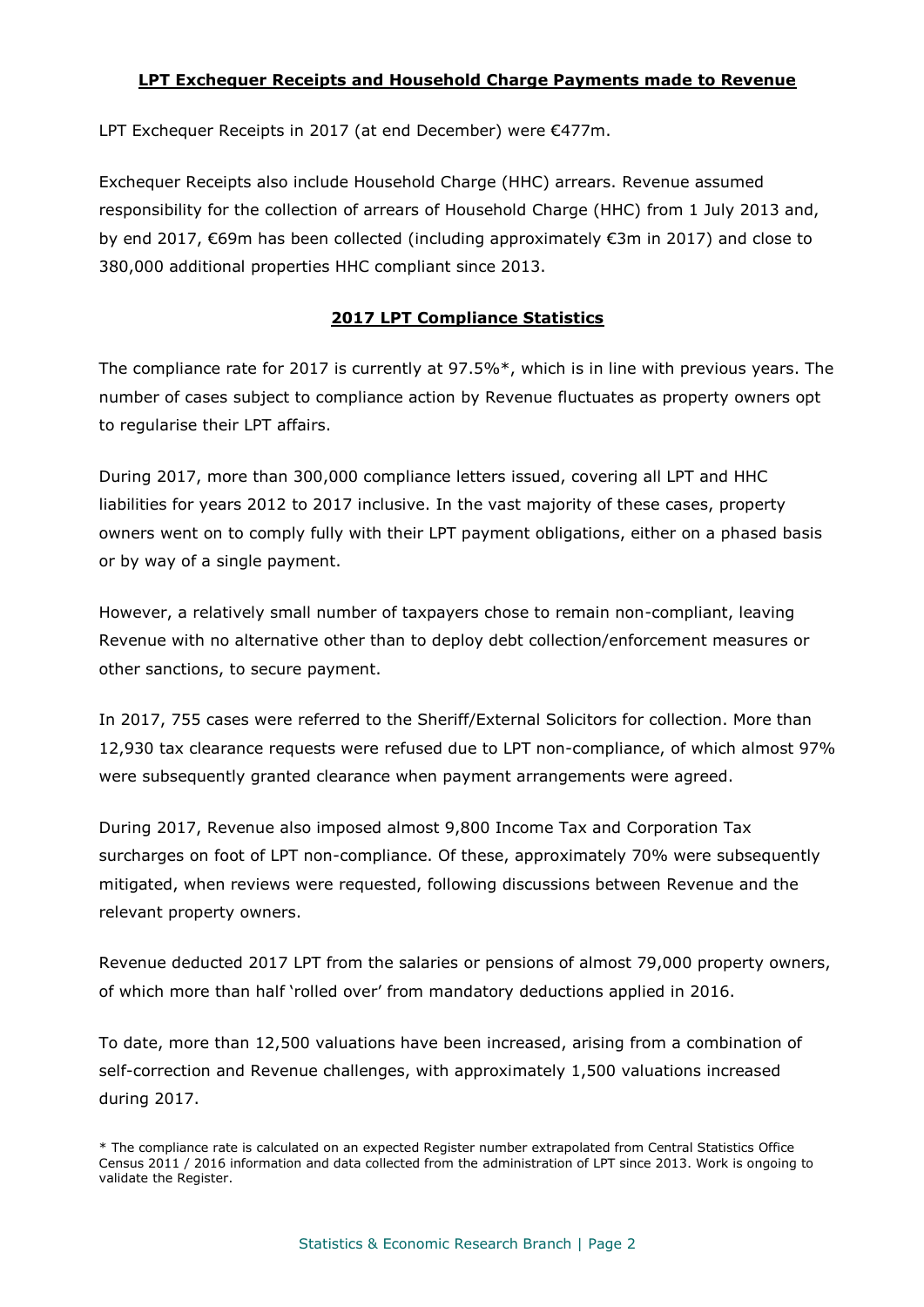#### **Local Authority Analysis – Collection and Compliance for 2017**

This analysis is preliminary, there is an element of estimation in particular with regard to the distribution of numbers and amounts by Local Authority.

| Local<br><b>Authority</b> | <b>Properties Returned *</b><br>2017 | <b>Compliance Rate **</b><br>2017 | LPT Collected ***<br>2017 |  |
|---------------------------|--------------------------------------|-----------------------------------|---------------------------|--|
|                           | (000s)                               | (%)                               | (€ million)               |  |
| Carlow                    | 23.2                                 | 98.4                              | 3.8                       |  |
| Cavan                     | 31.1                                 | 98.0                              | 4.4                       |  |
| Clare                     | 53.4                                 | 99.1                              | 9.9                       |  |
| Cork City                 | 54.3                                 | 97.3                              | 11.7                      |  |
| Cork County               | 168.1                                | 98.7                              | 41.1                      |  |
| Donegal                   | 73.4                                 | 93.4                              | 11.1                      |  |
| Dublin City               | 231.4                                | 95.2                              | 69.8                      |  |
| DLR                       | 84.3                                 | 98.8                              | 45.3                      |  |
| Fingal                    | 104.3                                | 99.0                              | 31.6                      |  |
| Galway City               | 32.5                                 | 98.9                              | 8.3                       |  |
| <b>Galway County</b>      | 72.7                                 | 98.2                              | 15.6                      |  |
| Kerry                     | 69.3                                 | 97.1                              | 14.3                      |  |
| Kildare                   | 79.6                                 | 98.0                              | 21.2                      |  |
| Kilkenny                  | 37.1                                 | 97.8                              | 7.4                       |  |
| Laois                     | 30.9                                 | 98.0                              | 4.7                       |  |
| Leitrim                   | 16.2                                 | 95.4                              | 2.1                       |  |
| Limerick City & Co.       | 79.7                                 | 97.4                              | 17.2                      |  |
| Longford                  | 17.1                                 | 96.2                              | 2.1                       |  |
| Louth                     | 50.4                                 | 95.5                              | 9.1                       |  |
| Mayo                      | 59.8                                 | 96.7                              | 10.5                      |  |
| Meath                     | 69.1                                 | 97.4                              | 16.1                      |  |
| Monaghan                  | 23.2                                 | 97.7                              | 3.8                       |  |
| Offaly                    | 29.0                                 | 96.4                              | 4.7                       |  |
| Roscommon                 | 28.3                                 | 98.5                              | 3.9                       |  |
| Sligo                     | 30.7                                 | 97.2                              | 5.2                       |  |
| South Dublin              | 98.8                                 | 99.2                              | 26.4                      |  |
| Tipperary                 | 66.0                                 | 98.4                              | 11.8                      |  |
| Waterford City & Co.      | 51.3                                 | 96.8                              | 9.5                       |  |
| Westmeath                 | 36.1                                 | 97.4                              | $6.2$                     |  |
| Wexford                   | 65.1                                 | 98.6                              | 12.6                      |  |
| Wicklow                   | 53.6                                 | 98.7                              | 17.3                      |  |
|                           | 1,920                                | 97.5                              | 459                       |  |

#### (Please note that rounding may affect figures displayed)

\*Includes rollover instructions (0.59m), new instructions (1.0m), Local Authority owned properties returned to date (0.13m), work items (0.01m) and properties where mandatory deduction at source (0.09m) has been applied. \*\* The compliance rate is calculated on an expected Register number extrapolated from Central Statistics Office Census 2011 / 2016 information and data collected from the administration of LPT since 2013. Work is ongoing to validate the Register.

\*\*\*LPT collected for 2017 includes €53m in prepayments received in 2016, €393m received in 2017 and €13m received in 2018. This includes amounts paid by Local Authorities in respect of properties they own and payments collected through mandatory deduction at source. Not included in the €459m is approximately €3m in Household Charge received during 2017. Exchequer receipts collected in 2017 also include €24m for LPT in previous years and prepayments for future years of €56m.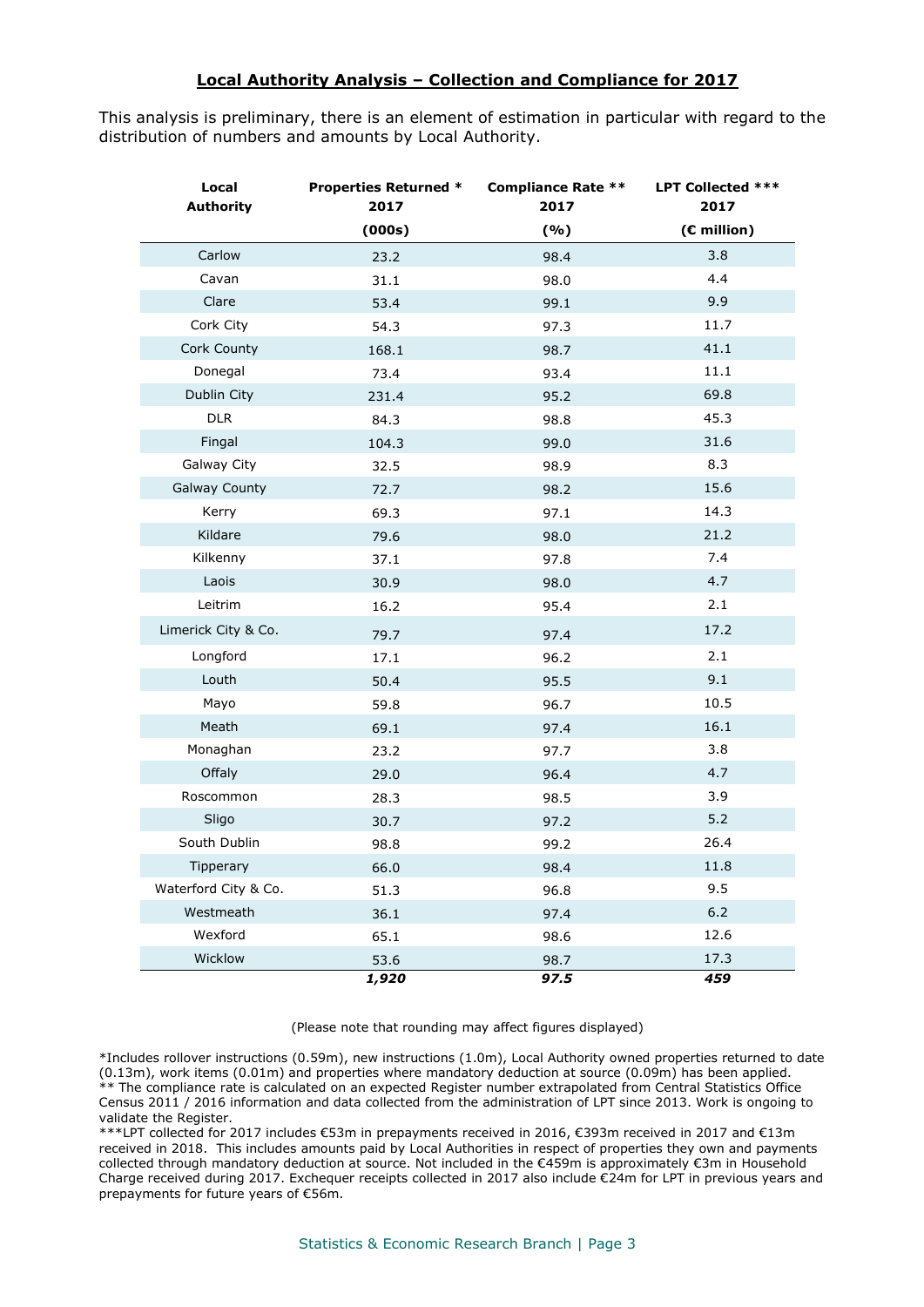#### **Local Authority Analysis – Mandatory Deduction at Source for 2017**

Mandatory deduction at source for LPT has been applied for approximately 80,000 properties for LPT 2017. The table below shows the distribution of these properties by Local Authority.

These figures fluctuate as property owners regularise their affairs.

Analysis is preliminary and there is an element of estimation in particular with regard to the distribution of numbers by Local Authority.

| Local<br><b>Authority</b> | <b>Mandatory Deduction</b><br><b>At Source Properties</b> |
|---------------------------|-----------------------------------------------------------|
|                           | LPT                                                       |
|                           | 2017                                                      |
|                           | (%)                                                       |
| Carlow                    | 1.4                                                       |
| Cavan                     | 1.8                                                       |
| Clare                     | 2.8                                                       |
| Cork City                 | 2.3                                                       |
| Cork County               | 9.0                                                       |
| Donegal                   | 3.6                                                       |
| Dublin City               | 9.7                                                       |
| <b>DLR</b>                | 2.4                                                       |
| Fingal                    | 6.3                                                       |
| Galway City               | 1.5                                                       |
| Galway County             | 3.9                                                       |
| Kerry                     | 2.8                                                       |
| Kildare                   | 5.0                                                       |
| Kilkenny                  | 2.2                                                       |
| Laois                     | 2.3                                                       |
| Leitrim                   | 0.8                                                       |
| Limerick City & Co.       | 4.4                                                       |
| Longford                  | 0.9                                                       |
| Louth                     | 3.5                                                       |
| Mayo                      | 2.6                                                       |
| Meath                     | 4.7                                                       |
| Monaghan                  | 1.2                                                       |
| Offaly                    | 1.8                                                       |
| Roscommon                 | 1.5                                                       |
| Sligo                     | 1.6                                                       |
| South Dublin              | 5.7                                                       |
| Tipperary                 | 3.4                                                       |
| Waterford City & Co.      | 3.0                                                       |
| Westmeath                 | 2.2                                                       |
| Wexford                   | 3.3                                                       |
| Wicklow                   | 2.5                                                       |
|                           | 100                                                       |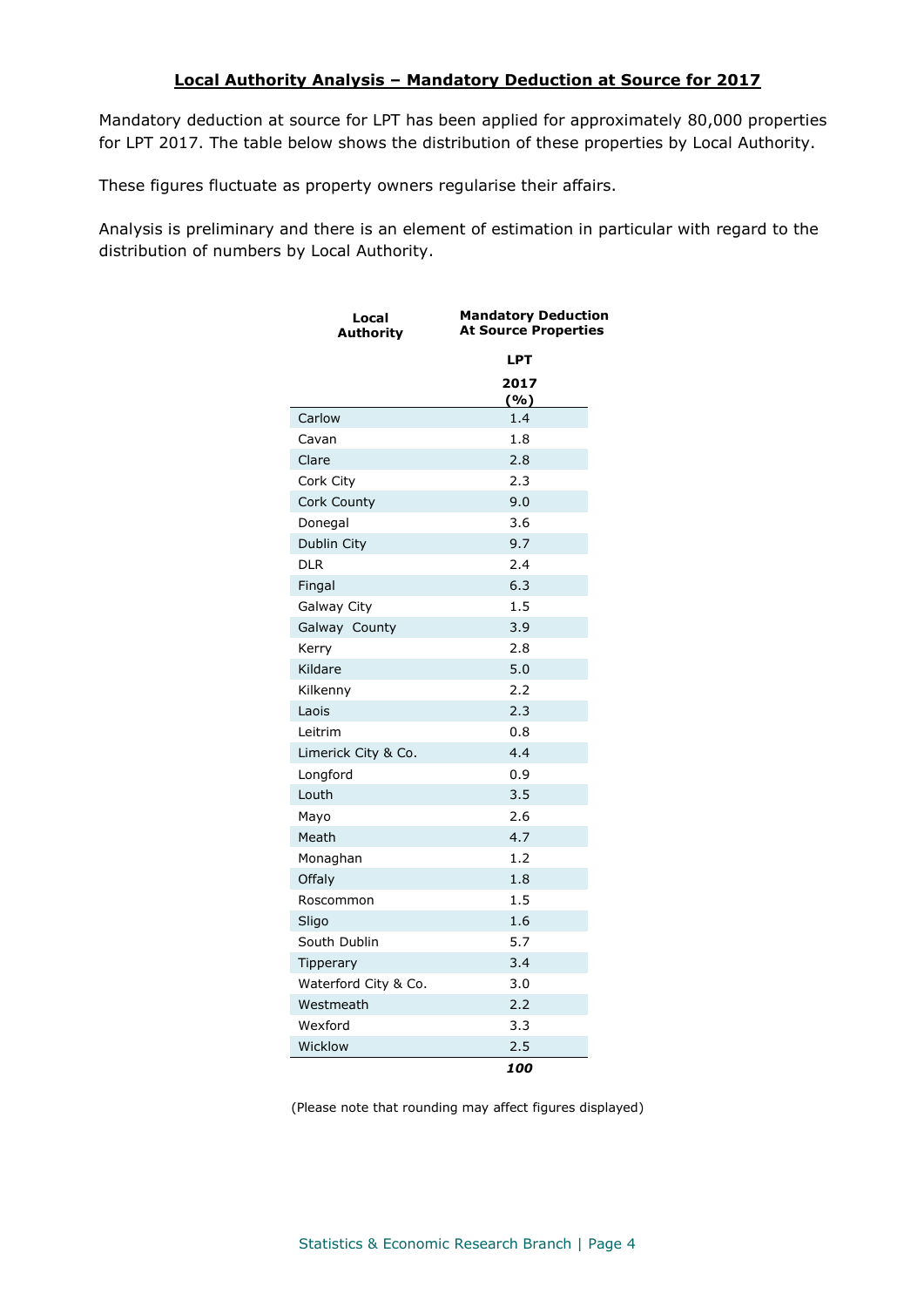#### **Local Authority Analysis – Exempt, Declared and Deferred 2017**

The information below on exemptions, deferrals and declared amounts is on the same basis as that provided to Department of the Housing, Planning & Local Government for use by Local Authorities in their Local Adjustment Factor decision for 2018 LPT.

Analysis is preliminary, there is an element of estimation in particular with regard to the distribution of numbers and amounts by Local Authority.

|                     | 2017<br><b>LPT</b> | <b>LPT</b>      | 2017<br><b>LPT</b> | <b>Net</b>      |
|---------------------|--------------------|-----------------|--------------------|-----------------|
| Local               | <b>Exempt</b>      | <b>Declared</b> | <b>Deferred</b>    | <b>Position</b> |
| <b>Authority</b>    | $(E$ million)      | $(E$ million)   | (€ million)        | (€ million)     |
|                     | $\ast$             | $**$            |                    | ***             |
| Carlow              | 0.1                | 4.1             | 0.1                | 4.0             |
| Cavan               | 0.1                | 4.6             | 0.1                | 4.4             |
| Clare               | 0.2                | 10.3            | 0.2                | 10.1            |
| Cork City           | 0.3                | 11.3            | 0.2                | 11.1            |
| Cork Co             | 1.1                | 41.6            | 0.8                | 40.8            |
| Donegal             | 0.2                | 11.3            | 0.4                | 10.9            |
| Dublin City         | 2.2                | 69.3            | 1.4                | 67.8            |
| <b>DLR</b>          | 1.3                | 44.8            | 0.7                | 44.1            |
| Fingal              | 0.8                | 33.2            | 0.7                | 32.5            |
| Galway City         | 0.2                | 8.3             | 0.1                | 8.2             |
| Galway Co           | 0.4                | 16.4            | 0.3                | 16              |
| Kerry               | 0.4                | 14.4            | 0.3                | 14.1            |
| Kildare             | 0.5                | 22.1            | 0.5                | 21.6            |
| Kilkenny            | 0.2                | 7.6             | 0.2                | 7.4             |
| Laois               | 0.1                | 5.1             | 0.1                | 4.9             |
| Leitrim             | 0.1                | 2.2             | 0.0                | 2.1             |
| Limerick City & Co  | 0.5                | 17.7            | 0.4                | 17.3            |
| Longford            | 0.1                | 2.1             | 0.1                | $\overline{2}$  |
| Louth               | 0.2                | 9.8             | 0.3                | 9.5             |
| Mayo                | 0.2                | 10.6            | 0.2                | 10.4            |
| Meath               | 0.4                | 18              | 0.5                | 17.5            |
| Monaghan            | 0.1                | 3.9             | 0.1                | 3.8             |
| Offaly              | 0.3                | 5.1             | 0.2                | 4.9             |
| Roscommon           | 0.1                | 4.1             | 0.1                | $\overline{4}$  |
| Sligo               | 0.1                | 5.3             | 0.1                | 5.2             |
| South Dublin        | 0.2                | 27.5            | 0.7                | 26.8            |
| Tipperary           | 0.6                | 12.1            | 0.3                | 11.8            |
| Waterford City & Co | 0.3                | 9.5             | 0.2                | 9.3             |
| Westmeath           | 0.2                | 6.5             | 0.2                | 6.4             |
| Wexford             | 0.3                | 13.2            | 0.4                | 12.8            |
| Wicklow             | 0.4                | 17.5            | 0.4                | 17.1            |
|                     | 12.5               | 469             | 10.5               | 458             |

(Please note that rounding may affect figures displayed)

\* LPT Exempt amounts are based on claims made in returns and will be subject to certain verification checks. In addition, the full effects of exemptions are not reflected in the statistics as, where an exemption was claimed, the property owner is not always required to value their property.

\*\* LPT Declared includes declared amounts from returns filed to date, deferred amounts and amounts due on foot of instructions sent to employers and pension providers to collect LPT by way of mandatory deduction at source. \*\*\* This reflects the expected final net position for 2017 LPT, it will not be possible to fully reconcile these amounts with collection for 2017 until a later date.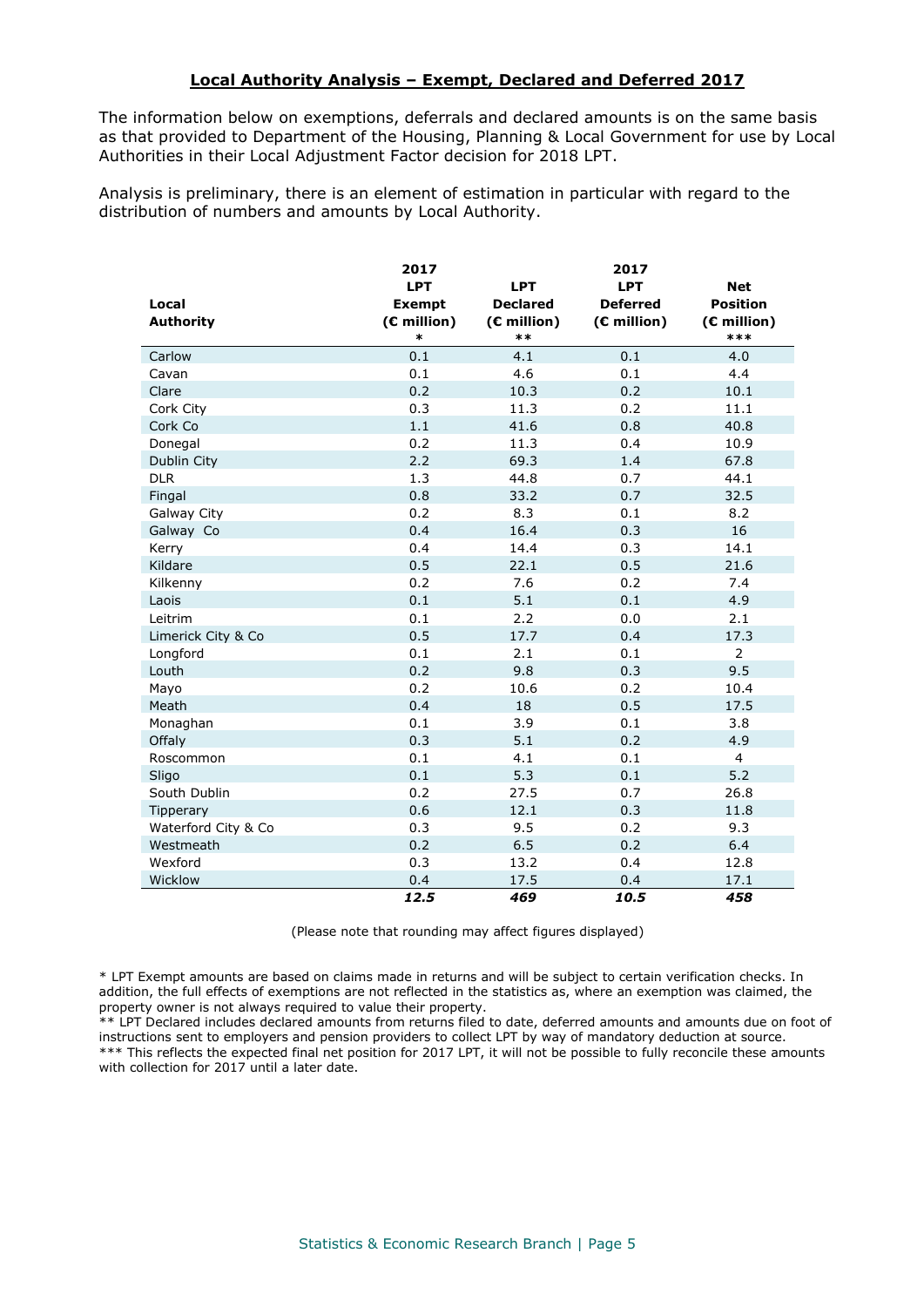### **Payment Types for 2017**

| <b>Payment Type</b>       | 2017<br>LPT |  |  |  |
|---------------------------|-------------|--|--|--|
|                           | (%)         |  |  |  |
| Annual Debit Instruction* | 14.3        |  |  |  |
| Credit Card               | 5.2         |  |  |  |
| Debit Card                | 18.7        |  |  |  |
| Direct Debit              | 22.6        |  |  |  |
| Single Debit Authority    | 4.4         |  |  |  |
| Deduct at Source          | 14.5        |  |  |  |
| Service Provider          | 14.0        |  |  |  |
| Other Payment             | 6.3         |  |  |  |
|                           | 100         |  |  |  |

(Please note that rounding may affect figures displayed)

\*2017 figures are preliminary estimates, based on 2016 rollover and new instructions received to date for 2017. \*\* Annual Debit Instruction (ADI) is an elective payment for one year or multiple years.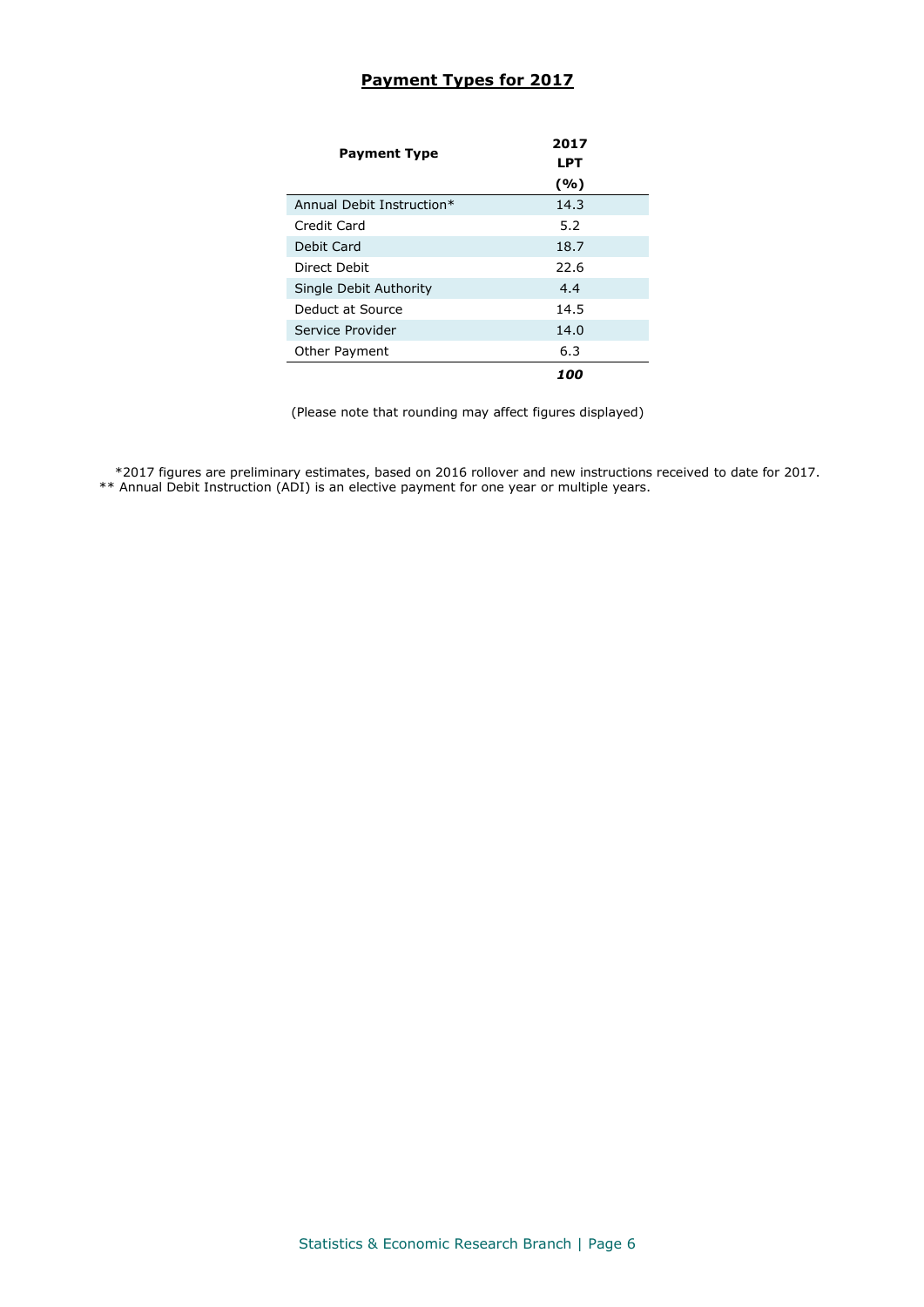#### **Claims for Exemption or Deferral for 2017**

Based on currently available information, there are around 48,000 claims for exemption from returned properties for 2017.

| <b>Exemption Type</b>                            | <b>LPT 2017</b>         |      |  |
|--------------------------------------------------|-------------------------|------|--|
| (Self Assessment)                                | <b>Number</b><br>(000s) | %    |  |
| Charitable recreational activities               | 0.2                     | 0.5  |  |
| Charity/Public Body owned for special needs      | 7.3                     | 15.3 |  |
| Diplomatic properties                            | 0.0                     | 0.0  |  |
| Property purchased as a home in 2013             | 11.8                    | 24.6 |  |
| Fully subject to Commercial rates                | 2.3                     | 4.8  |  |
| Long-term illness                                | 7.4                     | 15.5 |  |
| Mobile homes                                     | 0.3                     | 0.6  |  |
| New & unused between $1/1/2013 - 31/10/2019**$   | 5.2                     | 10.9 |  |
| Nursing homes                                    | 0.3                     | 0.6  |  |
| Pyrite damaged                                   | 1.1                     | 2.3  |  |
| Residence of a severely incapacitated individual | 2.0                     | 4.1  |  |
| Unfinished Housing Estates                       | 3.3                     | 6.8  |  |
| Unsold by builder/developer                      | 6.7                     | 14.0 |  |
|                                                  | 48                      | 100  |  |

(Please note that rounding may affect figures displayed)

\*2017 figures are preliminary estimates, based on 2016 rollover and new instructions received to date for 2017. \*\* Only includes properties where the liable person filed a return claiming the exemption. Where new and previously unused properties were purchased during the current valuation period (2013-2019) there is no obligation to file an LPT return as they are not liable to the tax until the next valuation period. Revenue does however capture data relating to new and previously unused properties on the LPT Register via Stamp Duty records and through various other information sources but they are not included here as they are considered not liable for 2013-2019.

Based on currently available information, there are around 62,000 claims for deferral in 2017. The majority are claimed through LPT returns but some deferrals (e.g., for Significant Financial Loss) need to be claimed on separate forms submitted to Revenue.

|                                     | <b>LPT 2017</b> |               |  |  |
|-------------------------------------|-----------------|---------------|--|--|
| <b>Claims for Deferral</b>          | <b>Number</b>   |               |  |  |
|                                     | (000s)          | $\frac{0}{0}$ |  |  |
| Executor/Administrator of an Estate | 0.9             | 1.4           |  |  |
| Significant Financial Loss          | 0.2             | 0.4           |  |  |
| Below Income Threshold              | 59.6            | 96.7          |  |  |
| Insolvent Liable Person             | 0.9             | 1.5           |  |  |
|                                     | 62              | 100           |  |  |

(Please note that rounding may affect figures displayed)

\*2017 figures are preliminary estimates, based on 2016 rollover and new instructions received to date for 2017.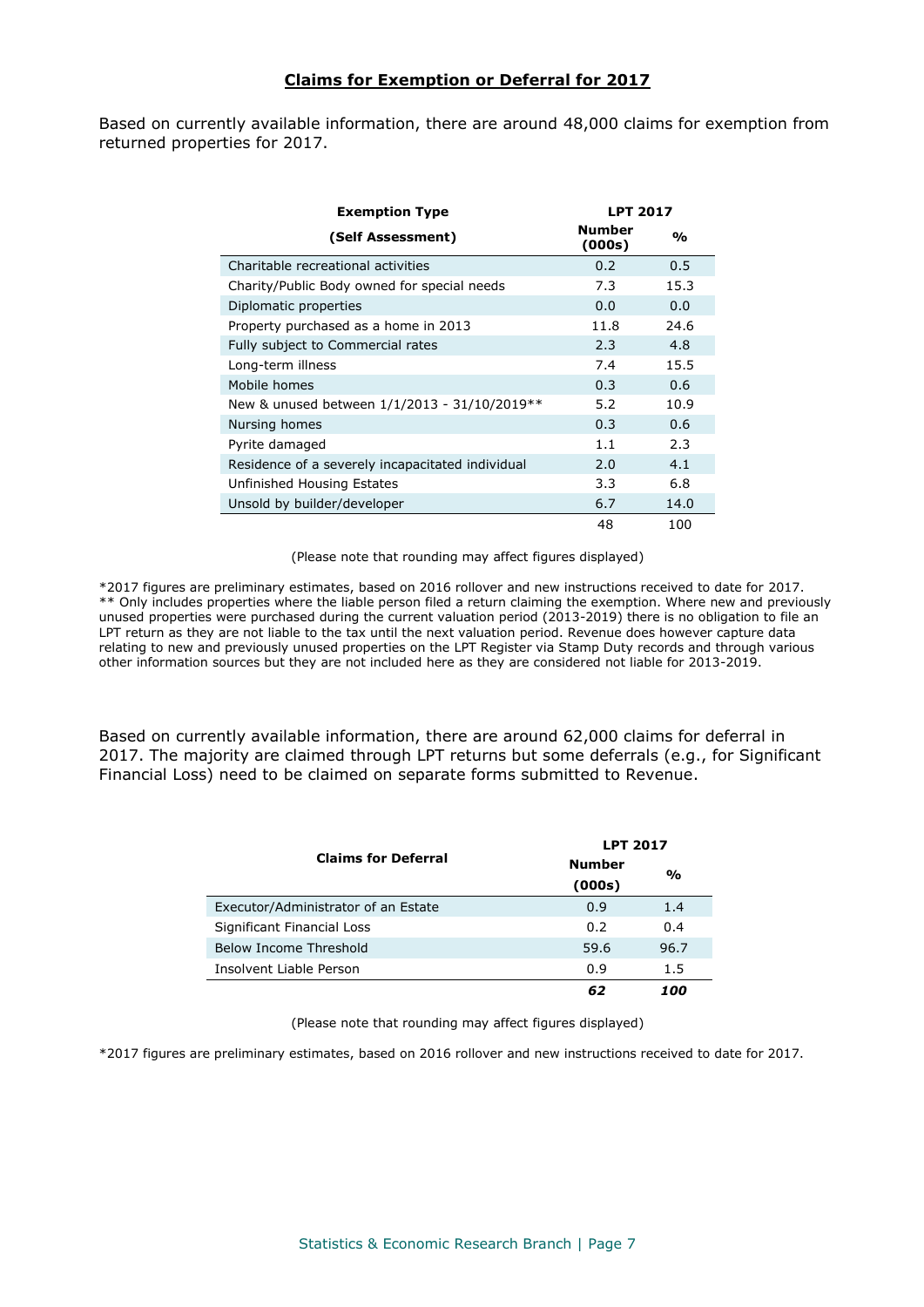#### **Deferrals and Exemptions by Local Authority for 2017**

Based on currently available information, the deferrals (including both partial and full deferrals) and exemptions are further broken down by Local Authority.

| Local<br><b>Authority</b> | Number of<br><b>Deferrals</b><br>(000s) | <b>Deferrals</b><br>(%) | <b>Number of</b><br><b>Exemptions</b><br>(000s) | <b>Exemptions</b><br>(%) |  |
|---------------------------|-----------------------------------------|-------------------------|-------------------------------------------------|--------------------------|--|
| Carlow                    | 0.9                                     | 1.4                     | 0.6                                             | 1.3                      |  |
| Cavan                     | 1.1                                     | 1.8                     | 0.9                                             | 1.9                      |  |
| Clare                     | 1.6                                     | 2.6                     | 1.3                                             | 2.7                      |  |
| Cork City                 | 1.7                                     | 2.8                     | 1.4                                             | 2.9                      |  |
| Cork County               | 4.3                                     | 7.0                     | 4.5                                             | 9.3                      |  |
| Donegal                   | 3.5                                     | 5.6                     | 1.5                                             | 3.2                      |  |
| Dublin City               | 7.4                                     | 12.0                    | 6.5                                             | 13.6                     |  |
| <b>DLR</b>                | 1.8                                     | 2.9                     | 2.4                                             | 5.1                      |  |
| Fingal                    | 3.0                                     | 4.9                     | 2.7                                             | 5.6                      |  |
| Galway City               | 0.8                                     | 1.2                     | 0.5                                             | 1.0                      |  |
| Galway County             | 2.2                                     | 3.6                     | 1.7                                             | 3.5                      |  |
| Kerry                     | 1.8                                     | 2.9                     | 1.7                                             | 3.5                      |  |
| Kildare                   | 2.5                                     | 4.1                     | 1.7                                             | 3.6                      |  |
| Kilkenny                  | 1.1                                     | 1.8                     | 0.9                                             | 1.9                      |  |
| Laois                     | $1.1\,$                                 | 1.9                     | 0.7                                             | 1.5                      |  |
| Leitrim                   | 0.5                                     | 0.8                     | 0.6                                             | 1.3                      |  |
| Limerick City & Co.       | 2.8                                     | 4.5                     | 1.9                                             | 4.0                      |  |
| Longford                  | 0.6                                     | 1.0                     | 0.6                                             | 1.3                      |  |
| Louth                     | 2.3                                     | 3.7                     | 1.0                                             | 2.2                      |  |
| Mayo                      | 1.7                                     | 2.8                     | 1.4                                             | 2.9                      |  |
| Meath                     | 2.7                                     | 4.3                     | 1.5                                             | 3.2                      |  |
| Monaghan                  | 0.9                                     | 1.4                     | 0.5                                             | 1.1                      |  |
| Offaly                    | 1.2                                     | 1.9                     | 0.7                                             | 1.4                      |  |
| Roscommon                 | 0.9                                     | 1.4                     | 0.8                                             | 1.7                      |  |
| Sligo                     | 0.9                                     | 1.4                     | 1.0                                             | 2.0                      |  |
| South Dublin              | 3.3                                     | 5.3                     | 1.9                                             | 3.9                      |  |
| Tipperary                 | 2.1                                     | 3.5                     | 1.8                                             | 3.7                      |  |
| Waterford City & Co.      | 1.8                                     | 2.9                     | 1.5                                             | 3.1                      |  |
| Westmeath                 | 1.2                                     | 1.9                     | 0.8                                             | 1.6                      |  |
| Wexford                   | 2.4                                     | 3.9                     | 1.5                                             | 3.2                      |  |
| Wicklow                   | 1.8                                     | 2.9                     | 1.3                                             | 2.7                      |  |
|                           | 62                                      | 100                     | 48                                              | 100                      |  |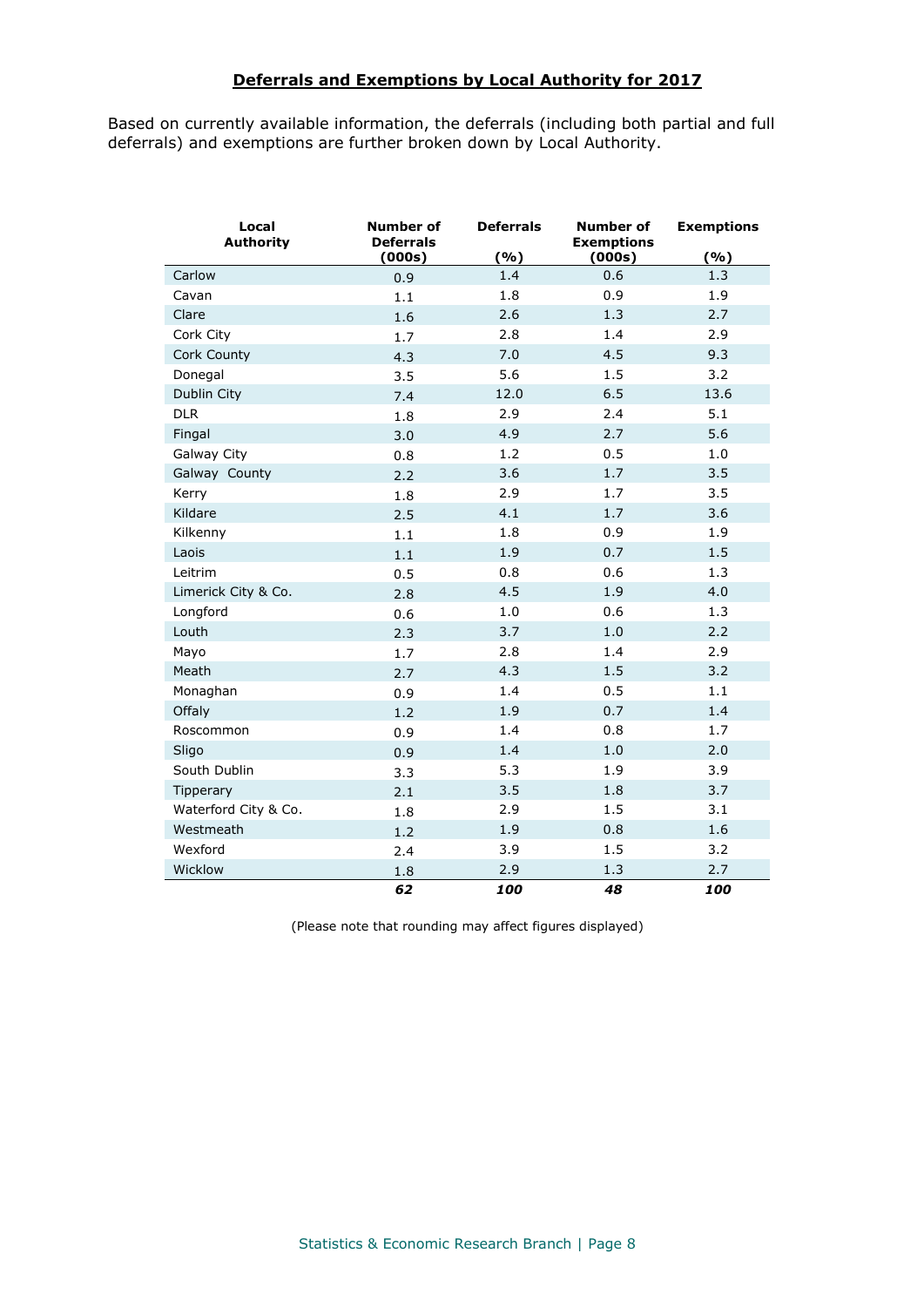#### **Valuation Bands – Based on Returns Filed for 2013**

This analysis is preliminary and there is an element of estimation with regard to the distribution of properties by valuation band. The table shows the distribution of the 1.68m properties for which returns are filed to date for 2013. The 0.13m Local Authority owned properties are excluded, as are properties not returned but where exemptions or deferrals are in effect and properties where mandatory deduction at source has been applied.

|              | <b>LPT</b><br>Valuation<br><b>Band</b> | <b>Properties</b><br>(%) |
|--------------|----------------------------------------|--------------------------|
| $\mathbf{1}$ | €0-100,000                             | 27.0                     |
| 2            | €100,001-150,000                       | 27.8                     |
| 3            | €150,001-200,000                       | 21.1                     |
| 4            | €200,001-250,000                       | 10.0                     |
| 5            | €250,001-300,000                       | 4.8                      |
| 6            | €300,001-350,000                       | 2.9                      |
| 7            | €350,001-400,000                       | 1.8                      |
| 8            | €400,001-450,000                       | 1.2                      |
| 9            | €450,001-500,000                       | 0.9                      |
| 10           | €500,001-550,000                       | 0.6                      |
| 11           | €550,001-600,000                       | 0.4                      |
| 12           | €600,001-650,000                       | 0.3                      |
| 13           | €650,001-700,000                       | 0.2                      |
| 14           | €700,001-750,000                       | 0.2                      |
| 15           | €750,001-800,000                       | 0.1                      |
| 16           | €800,001-850,000                       | 0.1                      |
| 17           | €850,001-900,000                       | 0.1                      |
| 18           | €900,001-950,000                       | 0.1                      |
| 19           | €950,001-1,000,000                     | 0.1                      |
| 20           | $€1,000,000+$                          | 0.2                      |
|              |                                        | 100                      |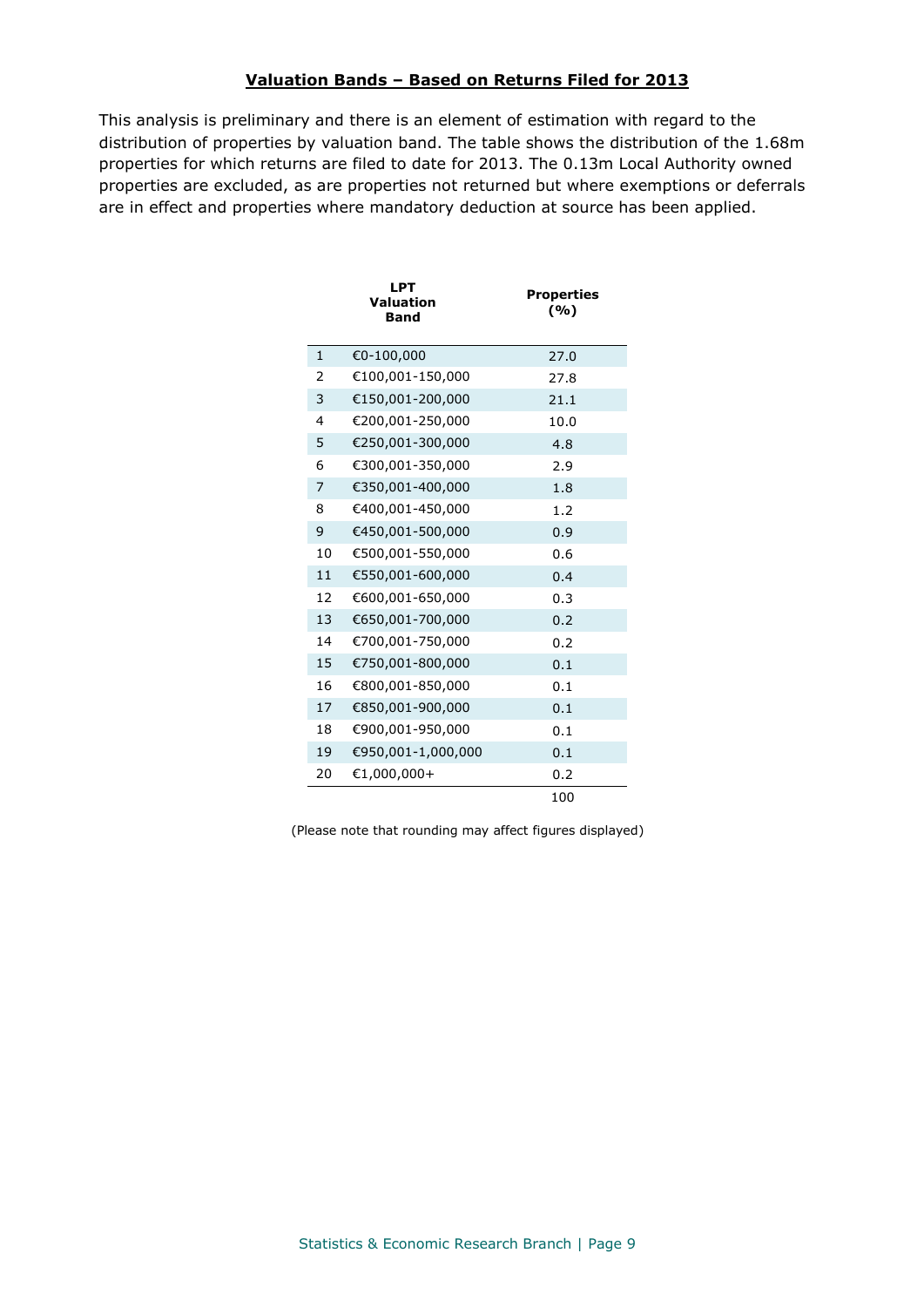#### **Valuation Bands by Local Authority – Based on Returns Filed for 2013**

This analysis is preliminary and there is an element of estimation with regard to the distribution of properties by valuation band. The table shows the distribution of the 1.68m properties for which returns are filed to date for 2013. The 0.13m Local Authority owned properties are excluded, as are properties not returned but where exemptions or deferrals are in effect and properties where mandatory deduction at source has been applied.

The distribution of properties at the higher valuation bands is not separately identified to protect taxpayer confidentiality, given the small numbers of properties in higher valuation bands in some Local Authority areas.

| Local                | Properties in Each Valuation Band (%) |                       |                       |                       |                       |                  |                     |  |
|----------------------|---------------------------------------|-----------------------|-----------------------|-----------------------|-----------------------|------------------|---------------------|--|
| <b>Authority</b>     | €0-<br>€100,000                       | €100,001-<br>€150,000 | €150,001-<br>€200,000 | €200,001-<br>€250,000 | €250,001-<br>€300,000 | Over<br>€300,000 | All<br><b>Bands</b> |  |
| Carlow               | 38.8                                  | 36.6                  | 18.5                  | 3.7                   | 1.2                   | 1.2              | 100                 |  |
| Cavan                | 51.8                                  | 38.2                  | 7.4                   | 1.7                   | 0.5                   | 0.5              | 100                 |  |
| Clare                | 37.3                                  | 35.2                  | 18.8                  | 5.4                   | 1.9                   | 1.5              | 100                 |  |
| Cork City            | 27.4                                  | 29.5                  | 21.6                  | 12.5                  | 3.9                   | 5.1              | 100                 |  |
| Cork County          | 22.9                                  | 26.1                  | 29.3                  | 12.6                  | 4.6                   | 4.6              | 100                 |  |
| Donegal              | 50.7                                  | 38.4                  | 7.5                   | 2.1                   | 0.7                   | 0.6              | 100                 |  |
| Dublin City          | 11.8                                  | 20.4                  | 20.6                  | 17.8                  | 9.7                   | 19.7             | 100                 |  |
| <b>DLR</b>           | 1.3                                   | 3.3                   | 11.0                  | 13.1                  | 12.1                  | 59.1             | 100                 |  |
| Fingal               | 7.0                                   | 18.6                  | 23.9                  | 17.6                  | 11.3                  | 21.5             | 100                 |  |
| Galway City          | 19.4                                  | 30.1                  | 27.5                  | 11.8                  | 4.7                   | 6.5              | 100                 |  |
| Galway County        | 35.0                                  | 32.3                  | 22.8                  | 5.6                   | 2.1                   | 2.3              | 100                 |  |
| Kerry                | 31.7                                  | 32.4                  | 26.5                  | 5.7                   | 2.0                   | 1.7              | 100                 |  |
| Kildare              | 16.1                                  | 22.1                  | 30.0                  | 18.3                  | 6.7                   | 6.8              | 100                 |  |
| Kilkenny             | 30.8                                  | 34.4                  | 24.2                  | 6.0                   | 2.0                   | 2.5              | 100                 |  |
| Laois                | 41.8                                  | 41.3                  | 11.8                  | 3.0                   | 1.0                   | 1.0              | 100                 |  |
| Leitrim              | 60.6                                  | 33.7                  | 4.2                   | $1.0\,$               | 0.2                   | 0.2              | 100                 |  |
| Limerick City & Co.  | 34.1                                  | 31.6                  | 22.5                  | 6.8                   | 2.8                   | 2.3              | 100                 |  |
| Longford             | 60.1                                  | 33.6                  | 4.7                   | 1.0                   | 0.3                   | 0.2              | 100                 |  |
| Louth                | 34.7                                  | 29.5                  | 24.0                  | 7.1                   | 2.5                   | 2.2              | 100                 |  |
| Mayo                 | 42.6                                  | 38.8                  | 14.0                  | 2.7                   | 0.9                   | $1.0\,$          | 100                 |  |
| Meath                | 17.9                                  | 28.0                  | 28.5                  | 14.3                  | 5.8                   | 5.5              | 100                 |  |
| Monaghan             | 41.4                                  | 42.0                  | 12.8                  | 2.4                   | 0.8                   | 0.6              | 100                 |  |
| Offaly               | 41.0                                  | 35.7                  | 18.2                  | 3.0                   | 1.0                   | 1.1              | 100                 |  |
| Roscommon            | 56.7                                  | 34.6                  | 6.3                   | 1.4                   | 0.4                   | 0.6              | 100                 |  |
| Sligo                | 44.0                                  | 31.7                  | 16.5                  | 4.6                   | 1.5                   | 1.6              | 100                 |  |
| South Dublin         | 7.3                                   | 17.8                  | 26.3                  | 19.1                  | 10.2                  | 19.3             | 100                 |  |
| <b>Tipperary</b>     | 38.3                                  | 34.6                  | 19.7                  | 4.6                   | 1.6                   | 1.2              | 100                 |  |
| Waterford City & Co. | 37.9                                  | 30.0                  | 21.3                  | 5.9                   | 2.5                   | 2.4              | 100                 |  |
| Westmeath            | 38.9                                  | 36.7                  | 17.7                  | 4.0                   | 1.4                   | 1.3              | 100                 |  |
| Wexford              | 34.3                                  | 34.9                  | 23.3                  | 4.4                   | 1.6                   | 1.5              | 100                 |  |
| Wicklow              | 12.4                                  | 17.8                  | 26.6                  | 18.4                  | 9.7                   | 15.1             | 100                 |  |
|                      | 26.7                                  | 27.6                  | 21.1                  | 10.2                  | 4.9                   | 9.5              | 100                 |  |

**Properties in Each Valuation Band (%)**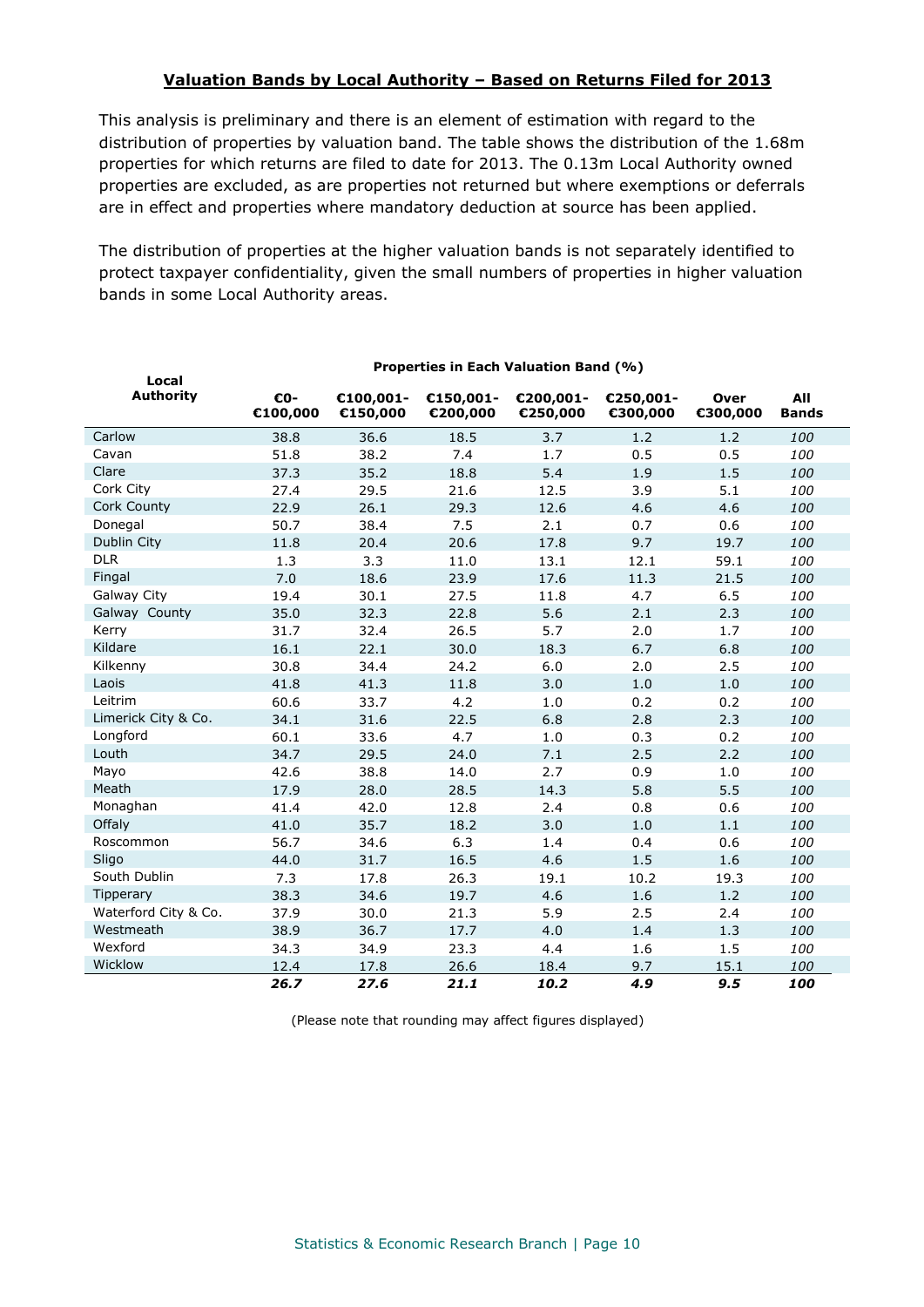#### **Valuation Bands – Changes Compared to the Revenue Estimate for 2013**

Approximately 43% of property owners self-assessed the same LPT valuation band as the Revenue Estimate and 57% of property owners self-assessed a different LPT valuation band compared to the Revenue Estimate. 41% returned a lower valuation band than the Estimate: 28% reduced by 1 band, 9% by 2 bands and 4% by 3 or more bands. 16% returned a higher valuation band: 8% increased by 1 band, 4% by 2 bands and 4% by 3 or more bands.

The table below compares for each Local Authority the change in number of properties by LPT valuation band returned under self assessment against the Revenue Estimate. This analysis is preliminary, there is an element of estimation with regard to the distribution of properties by valuation band and by Local Authority. The table shows the distribution of the 1.68m properties for which returns are filed to date for 2013 and the majority of the 0.13m Local Authority owned properties.

| Local<br><b>Authority</b> | 3 or<br>more<br>bands<br>lower<br>(%) | $\overline{2}$<br>bands<br>lower<br>(%) | $\mathbf{1}$<br>band<br>lower<br>(%) | <b>No</b><br>Change<br>(%) | 1<br><b>Band</b><br><b>Higher</b><br>(%) | $\mathbf{2}$<br><b>Bands</b><br><b>Higher</b><br>(%) | 3 or<br>more<br>bands<br>higher<br>(%) | All<br><b>Changes</b><br>( %) |
|---------------------------|---------------------------------------|-----------------------------------------|--------------------------------------|----------------------------|------------------------------------------|------------------------------------------------------|----------------------------------------|-------------------------------|
| Carlow                    | 0.3                                   | 8.4                                     | 27.3                                 | 49.5                       | 9.2                                      | 3.2                                                  | 2.2                                    | 100                           |
| Cavan                     | 0.1                                   | 2.6                                     | 32.2                                 | 53.5                       | 8.5                                      | 2.1                                                  | $1.1\,$                                | 100                           |
| Clare                     | 0.4                                   | 8.0                                     | 30.7                                 | 46.2                       | 8.9                                      | 3.3                                                  | 2.5                                    | 100                           |
| Cork City                 | 1.6                                   | 7.2                                     | 26.0                                 | 48.7                       | 8.4                                      | 3.7                                                  | 4.4                                    | 100                           |
| Cork County               | 2.4                                   | 11.7                                    | 26.3                                 | 41.7                       | 8.4                                      | 4.9                                                  | 4.6                                    | 100                           |
| Donegal                   | 0.0                                   | 1.2                                     | 29.5                                 | 53.0                       | 11.5                                     | 3.1                                                  | 1.7                                    | 100                           |
| Dublin City               | 17.1                                  | 12.3                                    | 25.2                                 | 31.4                       | 5.6                                      | 2.8                                                  | 5.6                                    | 100                           |
| <b>DLR</b>                | 16.9                                  | 12.6                                    | 20.3                                 | 31.1                       | 6.2                                      | 3.9                                                  | 9.1                                    | 100                           |
| Fingal                    | 8.5                                   | 11.8                                    | 30.8                                 | 36.6                       | 5.2                                      | 2.6                                                  | 4.3                                    | 100                           |
| Galway City               | 2.3                                   | 10.6                                    | 30.0                                 | 42.9                       | 7.0                                      | 3.2                                                  | 4.0                                    | 100                           |
| Galway County             | 0.5                                   | 10.0                                    | 27.6                                 | 44.0                       | 9.7                                      | 4.8                                                  | 3.3                                    | 100                           |
| Kerry                     | 0.7                                   | 14.5                                    | 28.6                                 | 39.5                       | 9.4                                      | 4.5                                                  | 2.7                                    | 100                           |
| Kildare                   | 2.6                                   | 7.8                                     | 24.6                                 | 46.9                       | 8.2                                      | 4.4                                                  | 5.5                                    | 100                           |
| Kilkenny                  | 0.7                                   | 11.2                                    | 29.1                                 | 43.7                       | 8.2                                      | 3.9                                                  | 3.2                                    | 100                           |
| Laois                     | 0.0                                   | 2.8                                     | 30.2                                 | 53.3                       | 8.9                                      | 2.9                                                  | 1.9                                    | 100                           |
| Leitrim                   | 0.0                                   | 1.4                                     | 37.7                                 | 51.2                       | 7.6                                      | 1.5                                                  | 0.6                                    | 100                           |
| Limerick City & Co.       | 1.5                                   | 9.9                                     | 29.3                                 | 46.6                       | 7.4                                      | 3.0                                                  | 2.4                                    | 100                           |
| Longford                  | 0.0                                   | 1.1                                     | 28.8                                 | 60.4                       | 7.4                                      | 1.7                                                  | 0.7                                    | 100                           |
| Louth                     | 0.7                                   | 6.5                                     | 33.6                                 | 45.3                       | 7.5                                      | 3.7                                                  | 2.8                                    | 100                           |
| Mayo                      | 0.2                                   | 5.6                                     | 32.0                                 | 48.4                       | 9.3                                      | 2.8                                                  | 1.7                                    | 100                           |
| Meath                     | 1.5                                   | 7.5                                     | 26.6                                 | 45.8                       | 8.9                                      | 4.8                                                  | 5.0                                    | 100                           |
| Monaghan                  | 0.0                                   | 3.7                                     | 27.3                                 | 55.6                       | 9.2                                      | 2.7                                                  | 1.4                                    | 100                           |
| Offaly                    | 0.1                                   | 10.2                                    | 32.8                                 | 44.0                       | 8.0                                      | 2.9                                                  | 1.9                                    | 100                           |
| Roscommon                 | 0.0                                   | 1.3                                     | 37.0                                 | 51.5                       | 7.3                                      | 1.8                                                  | 1.0                                    | 100                           |
| Sligo                     | 0.2                                   | 9.1                                     | 31.9                                 | 44.9                       | 8.4                                      | 3.2                                                  | 2.2                                    | 100                           |
| South Dublin              | 6.1                                   | 11.6                                    | 34.5                                 | 39.0                       | 4.4                                      | 2.0                                                  | 2.5                                    | 100                           |
| Tipperary                 | 0.4                                   | 10.0                                    | 29.5                                 | 46.1                       | 8.4                                      | 3.4                                                  | 2.1                                    | 100                           |
| Waterford City & Co.      | 0.8                                   | 10.5                                    | 25.3                                 | 49.3                       | 7.3                                      | 3.7                                                  | 3.0                                    | 100                           |
| Westmeath                 | 0.1                                   | 6.9                                     | 28.2                                 | 50.7                       | 8.7                                      | 3.1                                                  | 2.1                                    | 100                           |
| Wexford                   | 0.2                                   | 8.7                                     | 31.1                                 | 43.6                       | 9.6                                      | 4.2                                                  | 2.5                                    | 100                           |
| Wicklow                   | 3.5                                   | 8.4                                     | 20.4                                 | 41.9                       | 9.9                                      | 6.2                                                  | 9.7                                    | 100                           |
|                           | $\boldsymbol{4}$                      | 9                                       | 28                                   | 43                         | 8                                        | $\overline{\boldsymbol{4}}$                          | $\overline{\mathbf{4}}$                | 100                           |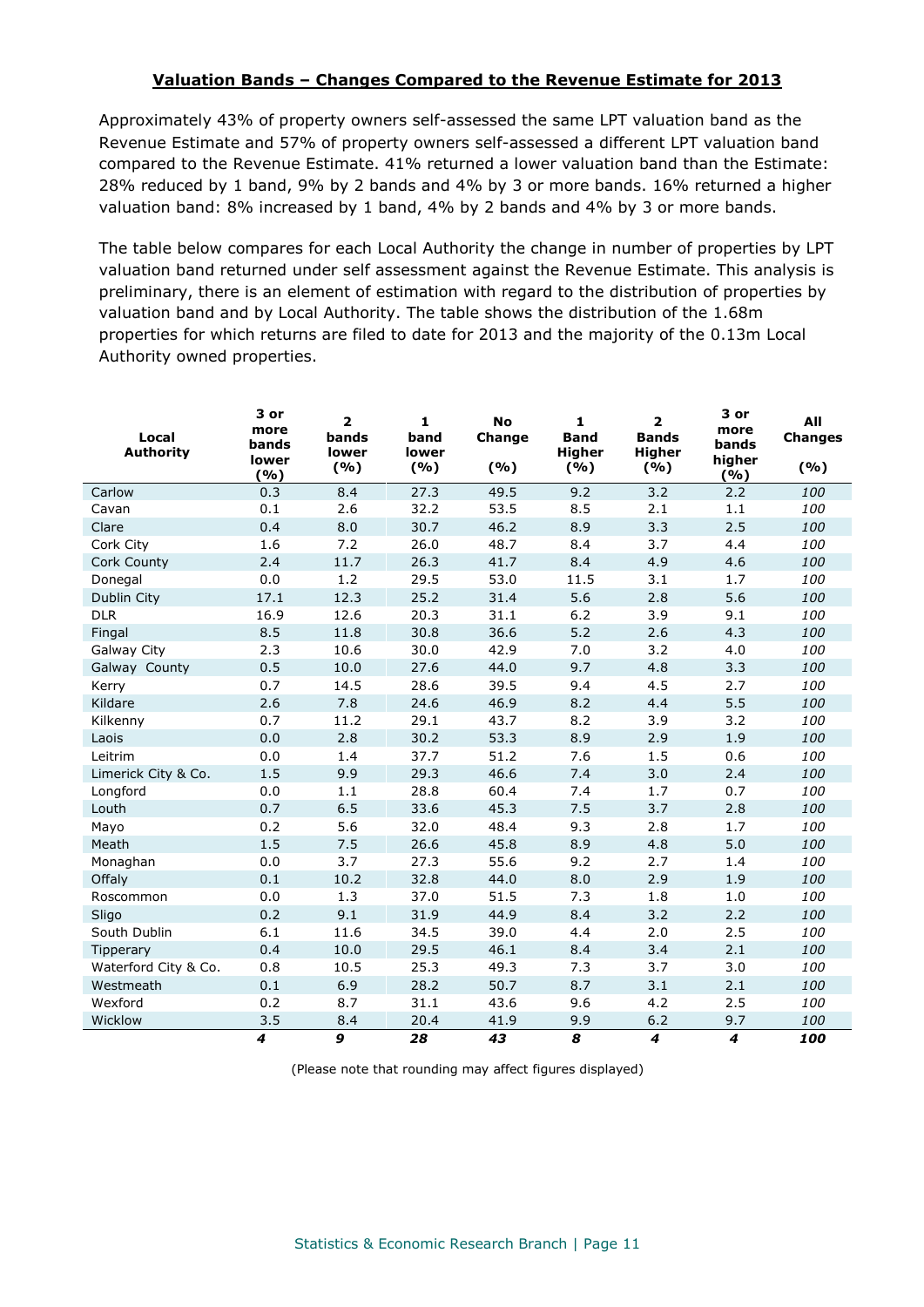#### **Valuation Bands – Self-Correction of 2013 Valuations**

Self-correction of valuations can be done through the LPT online application on the Revenue website by revising the original valuation band/valuation declared in the 2013 LPT Return at 1 st May 2013.

Since returns were filed, there have been over 12,500 properties where the owner has opted to self-correct upwards their property valuation band or following Revenue challenges. Included in this figure are self-corrections made in the context of property sales, where the LPT position is fully regularised before the property conveyance is completed.

The table below shows the breakdown of all self-corrections by the number of bands by which the valuation was increased.

| <b>Number of Bands</b><br><b>Increased</b> | <b>Properties</b><br>(%) |
|--------------------------------------------|--------------------------|
|                                            | 49.4                     |
| $\mathcal{P}$                              | 27.8                     |
| 3                                          | 11.7                     |
| 4                                          | 5.3                      |
| $5+$                                       | 5.8                      |
|                                            | 100                      |